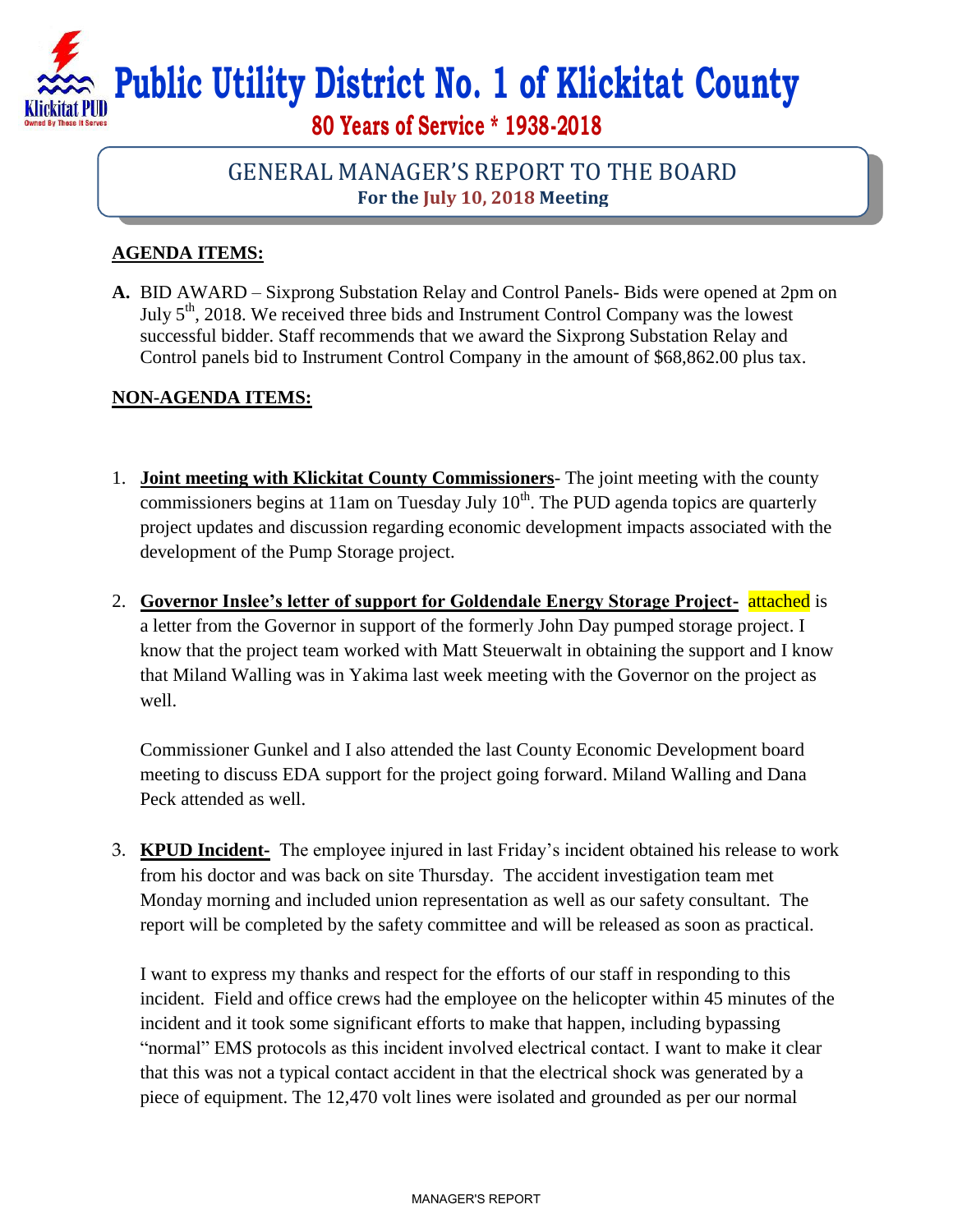procedures. The limited energy and DC voltages involved are part of why the injuries were less severe than first thought.

#### 4. **Bonneville Power Administration (BPA) 2019/ 20 Integrated Process Review (IPR)-**

BPA's first IPR draft indicates there are significant efforts being made at BPA to change how they budget. However, there is no indication that there are any true cuts being implemented. Elliott Mainzer's position still seems to be rate increases at or below increase in cost of doing business indices, EXCLUDING any surplus revenue or treasury repayment risks, like their Cost Recovery Adjustment Clause. Public Power Commission (PPC) and Northwest Requirements Utilities (NRU) continue to push for a more aggressive process. Attached are NRU's comments to the group:

- At the kick-off executive session, BPA executives shared that Fiscal Year 2019 will be a "transformational year" as the agency continues to implement cost reductions and reprioritizing work. They noted there are "not infinite resources" and that "getting to flat [program costs] is not enough." They said BPA is working to reprioritize work and eliminate things they don't need to do. They observed that the BPA Strategic Plan and 10-Year Financial Plan provide a longer-term view for the agency.
- This IPR was different because executives provided top-down guidance to keep program costs flat – no increase for inflation. This resulted in the agency absorbing \$80M/year of inflationary costs. The executives noted that holding program costs flat may not be enough, and they are continuing to scrub for additional reductions.
- The agency is focusing on grid modernization and asset management.
- "Grid modernization" refers to a host of improvements to BPA's systems and processes to make them more efficient and up-to-date. For example, BPA still has a number of manual processes that should be automated for efficiency and accuracy.
- "Asset management" refers to data-driven and risk-informed decision making on which assets to investment in and when. For example, for the federal hydro capital program, this includes analyzing lost generation risk and results in the agency focusing its investments in Grand Coulee and McNary.
- What was lacking in the IPR materials was a comprehensive discussion of BPA's aggregate capital budgets, trajectory, and historic deployment compared to budget. We will be asking for additional information and follow up on these issues. With BPA's constrained capital access, it is imperative for us to understand the planned capital program in total, how various investments are ranked and compared to others, etc. We will also ask for data on historic deployment of budgeted funds for both capital and expense. To the extent BPA is not executing as planned, this results in unnecessary costs (either expense or interest expense) in rates and limits our ability to accurately estimate BPA's remaining debt capacity and need.
- Another area for additional follow up is BPA's grid modernization initiative. While NRU staff believes it is important for BPA to have up-to-date systems and processes, it was challenging to follow the flow of money associated with this initiative.
- Unlike previous IPRs, BPA did not share forecasted rate impacts for Power or Transmission. When asked, they said it was challenging to do so because there are so many moving parts (for example, neither the leverage policy nor financial reserves phase